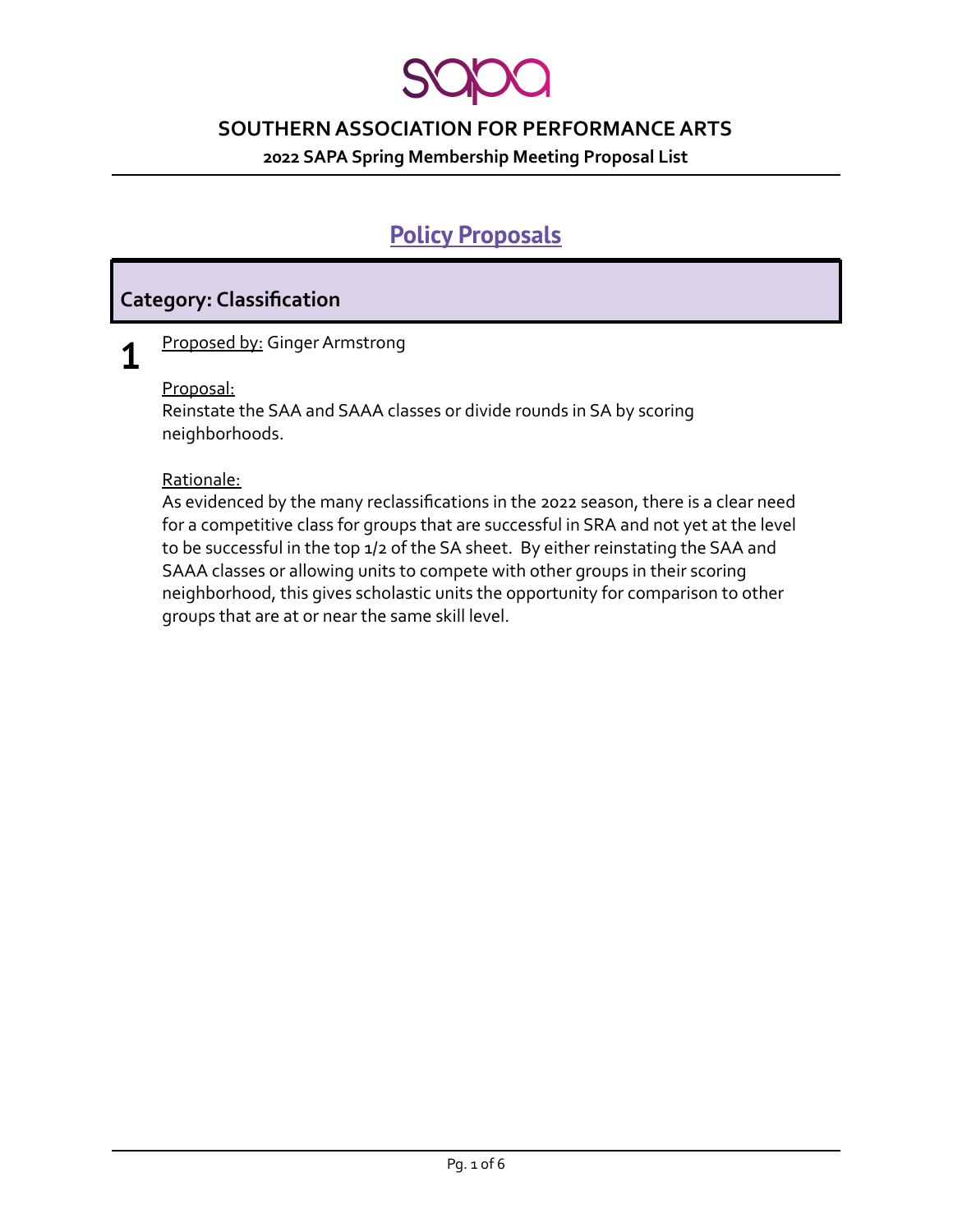**2022 SAPA Spring Membership Meeting Proposal List**

#### **2** Proposed by: Ginger Armstrong

#### Proposal:

Amend Color Guard Reclassification and Review Process (amendments listed *bolded, underlined, and italicized):*

Who can be reclassified?

Any unit can be reviewed for possible reclassification if they attend a WGI regional and make finals at that WGI regional.

If any unit achieves the reclassification score as determined by the Steering Committee, they will be *\*REVIEWED FOR POSSIBLE PROMOTION\** to the next classification.

• When can units be reclassified?

Units in all eligible classes can be promoted *UNTIL THREE WEEKS PRIOR TO CIRCUIT CHAMPIONSHIPS*. If a Regional A class unit is reclassified, timing penalties will be waived for 2 weeks following the promotion. Reclassification for all units can be promoted based on a WGI regional finals performance, regardless of date.

What is used to determine classification/reclassification? Units will be reviewed for reclassification based upon their competitive score. The reclassification score for each contest will be determined by the Steering Committee. *WHEN A UNIT IS REVIEWED, THE STEERING COMMITTEE WILL TAKE INTO CONSIDERATION THE SHEETS FOR THE CURRENT AND PROSPECTIVE CLASSES AND MAKE A DETERMINATION IF THE SKILLS DISPLAYED IN THE SHOW ARE APPROPRIATE FOR THE CURRENT CLASS OR MORE ALIGNED TO THE HIGHER CLASSIFICATION.*

How will I know if my unit is reclassified?

If a unit is *BEING REVIEWED FOR RECLASSIFICATION, the Director of the unit will be notified WITHIN 24 HOURS OF THE CONTEST AT WHICH THEY MET THE DESIGNATED SCORE FOR REVIEW.*

#### Rationale:

Using a set number to identify groups for review and then ensuring that the final decision is based on the sheets for the current and prospective class will avoid the stress of reclassification and appeals for both the units and the steering committee and will bring the SAPA process more in line with the WGI process.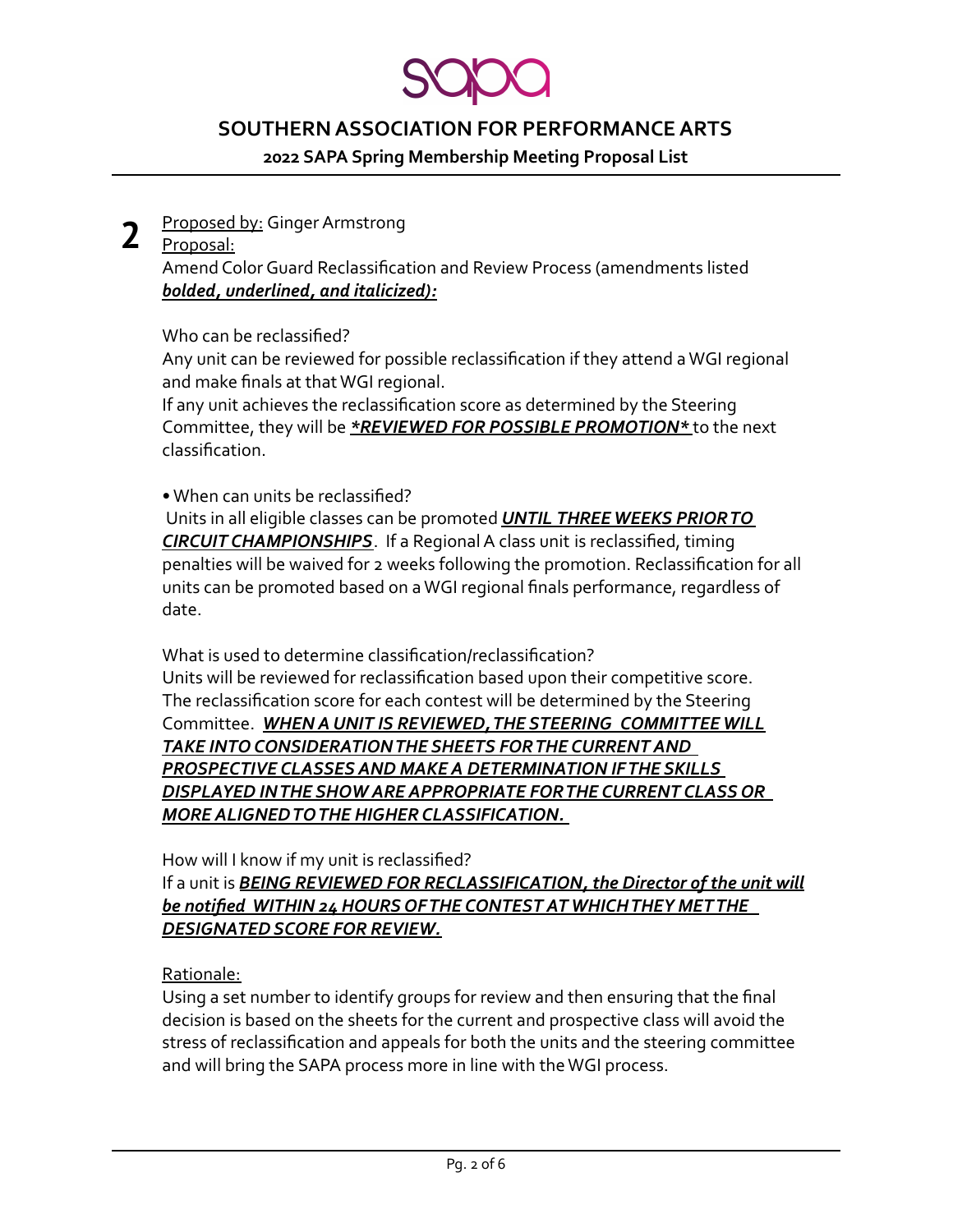**2022 SAPA Spring Membership Meeting Proposal List**

The prior rationale for reclassifying only certain classes was based on not promoting any unit off of one WGI sheet to another level. All WGI regionals now include SRA and IRA classes, so if these classifications can be promoted off of one sheet to another, all other classes should be eligible for reclassification at the circuit level as well.

# **Category: Championships**

#### **3** Proposed by: Alyssa Dickens

### Proposal:

Prior to signing a new contract for a Championships venue after the current contract expires, the Executive Board must present three options of venues to the membership for a vote, at least one of which must be within the State of Georgia.

#### Rationale:

Traveling has become increasingly difficult for units as a result of the COVID-19 Pandemic. Some school systems have limited travel for groups specifically with regard to crossing state lines in response to the pandemic, while others already had strict rules about crossing state lines that create an increased financial burden on units, making participation in championships a barrier for groups. Due to the multi-day format and unpredictability of performance times, traveling out of state often requires groups to stay overnight in hotels. There is increased concern over asking students to share hotel rooms/beds as a result of the COVID crisis. The circuit has successfully held championships in two different locations that would not require groups to travel out of state, and this should be an option for the membership of our circuit.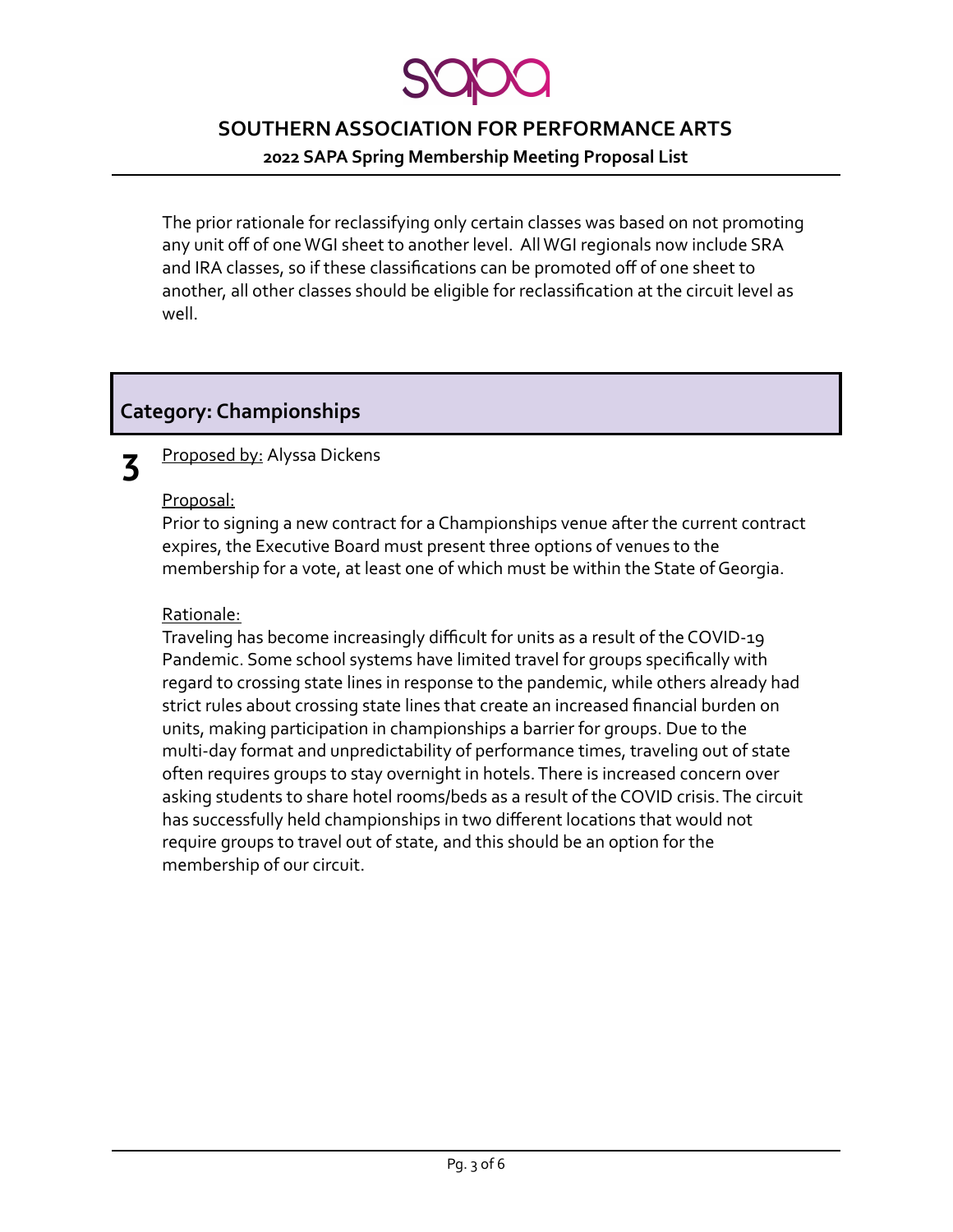**2022 SAPA Spring Membership Meeting Proposal List**

# **Category: Contests**

# **4**

#### Proposed by: Ginger Armstrong

#### Proposal:

Add a bullet to Circuit Contests>Sponsorship section to include geographic area to the criteria for choosing circuit contests.

#### Rationale:

All geographic areas of our circuit should be represented when choosing contests. In the 2022 season, all contests were above the north side of I-285, making travel for groups in the southern part of the circuit a challenge. When new sites are added to the schedule, a show in the same area should be replaced if possible instead of eliminating a show in another area of the circuit.

#### **5** Proposed by: Ginger Armstrong

#### Proposal:

Eliminate the statement that "All colorguard Classes MUST appear at three SAPA performance events to qualify for SAPA Circuit Championships."

#### Rationale:

This requirement was included when we started the circuit so that shows would have enough entries to support the costs taken on by the host schools and hopefully make a profit. As the circuit has grown, this is no longer a concern for show hosts. Because our season overlaps with many other band events (GMEA, All-State, JanFest, etc.), scholastic programs are often limited as to which weekends they can compete, making it even more difficult to schedule 3 circuit contests in addition to circuit championships.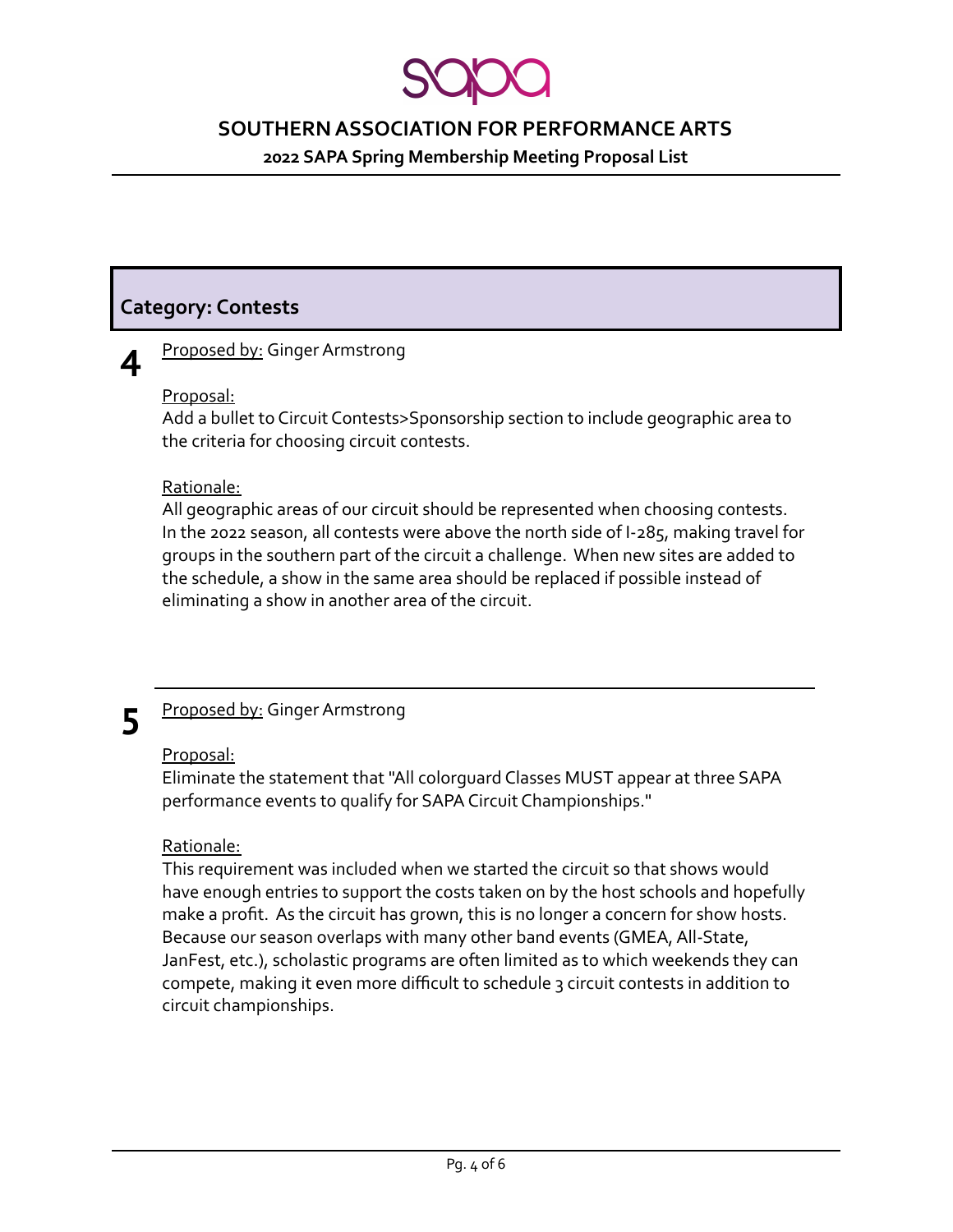**2022 SAPA Spring Membership Meeting Proposal List**

#### **6** Proposed by: Ginger Armstrong

#### Proposal:

If units are required to attend 3 circuit contests in order to participate in circuit championships, allow 1 WGI regional to count toward the 3 show minimum.

#### Rationale:

This was in place for the first several years of our circuit. Our circuit should encourage growth and exposure for our units in WGI competitions without adding a logistical and financial burden to these programs by requiring additional shows.

# **Category: Circuit Business**

#### **7** Proposed by: SAPA Executive Board

Proposal:

Increase primary unit fees to \$600 & increase additional unit fees to \$450

#### Rationale:

Our current primary & additional unit fees have changed one time in the past decade. Costs to run the circuit have increased significantly in that time due to continually rising transportation costs and other expenditures to maintain the quality of our competitions. Increasing these fees helps the circuit remain viable as we add staff positions and continue to improve on the quality of our events.